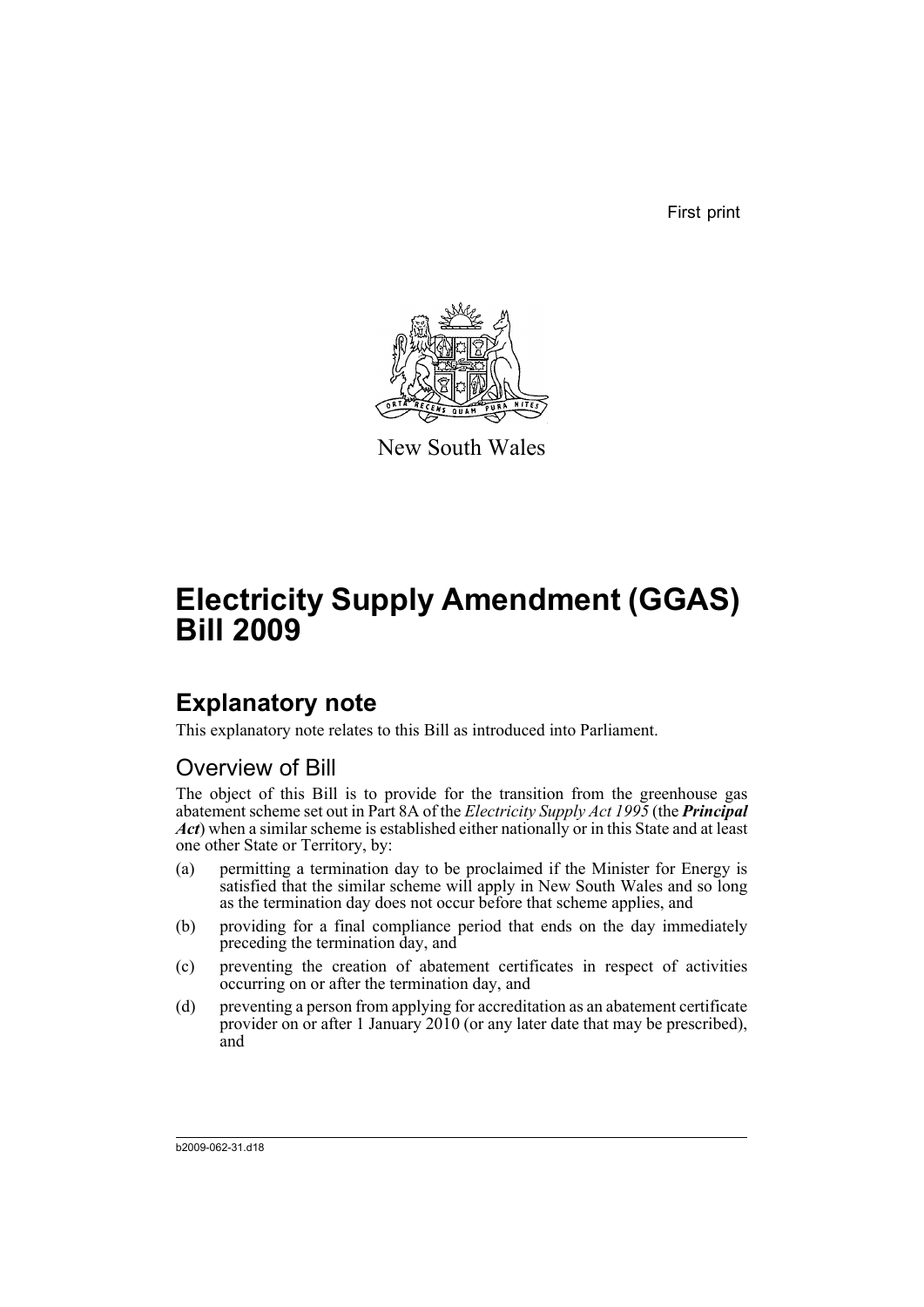Explanatory note

- (e) providing that an abatement certificate cannot be created in relation to category A generation occurring on or after 1 July 2010 (or any later date that may be prescribed), and
- (f) providing that compensation is not payable by the State in relation to the enactment, making or operation of Part 8A of the Principal Act or any Act that amends that Part (including the proposed Act), or the termination of the scheme set out in that Part or related conduct or actions.

### Outline of provisions

**Clause 1** sets out the name (also called the short title) of the proposed Act.

**Clause 2** provides for the commencement of the proposed Act on the date of assent to the proposed Act.

#### **Schedule 1 Amendment of Electricity Supply Act 1995 No 94**

**Schedule 1 [18]** substitutes section 97KB of the Principal Act which provided for the termination of the operation of the greenhouse gas abatement scheme set out in Part 8A of that Act (the **GGAS scheme**) by proclamation of the Governor. The new provision modifies how the GGAS scheme is to be terminated by the Governor. The Governor may, by proclamation, prescribe a termination day for the scheme or repeal any or all of the provisions of Part 8A. The Governor is not to make any such proclamation unless the Minister for Energy is satisfied that a similar scheme (established nationally or with other States or Territories) will apply in New South Wales. That other scheme must be designed to reduce greenhouse gas emissions associated with the production and use of electricity and must encourage participation in activities to offset the production of greenhouse gas emissions. The termination day, or any day specified for the repeal of a provision, must not be a day that is earlier than the day on which that other scheme applies in New South Wales.

Under the GGAS scheme, persons who are subject to the scheme (*benchmark participants*) have obligations that arise annually. However, as the scheme may be terminated part way through a year, a final period of less than one year is likely.

**Schedule 1 [1]** inserts a definition of *compliance period* that is to replace the use of the term "year" in Part 8A of the Principal Act. A compliance period is a year, except in the case of the final compliance period, which is the period from 1 January until the day immediately preceding the termination day. **Schedule 1 [3], [8] and [10]** replace references to "year" with references to "compliance period" throughout Part 8A. **Schedule 1 [9]** makes a consequential amendment.

**Schedule 1 [1]** also inserts definitions of *category A generation*, *Emissions Workbook*, *final compliance period* and *termination day* for the purposes of Part 8A. **Schedule 1 [13] and [14]** make consequential amendments.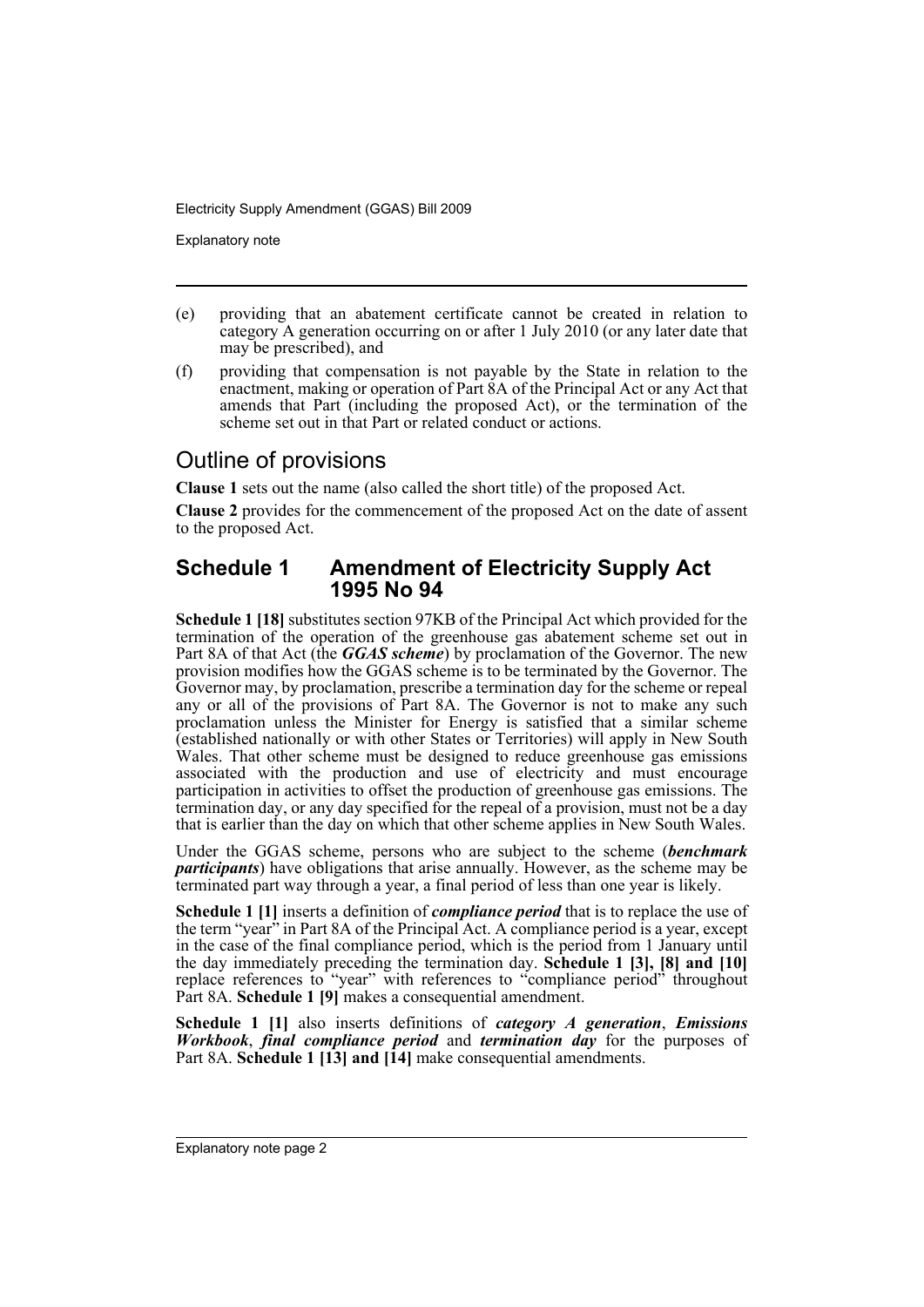Explanatory note

**Schedule 1 [5]** substitutes section 97B of the Principal Act to omit redundant provisions. **Schedule 1 [4]** makes a consequential amendment.

**Schedule 1 [6]** updates the principles for determining the greenhouse gas benchmark for a benchmark participant to refer to compliance periods and to provide for a pro rata reduction of that benchmark for the final compliance period. **Schedule 1 [2]** makes a consequential amendment.

**Schedule 1 [7]** makes it clear that an amount by which a benchmark participant fails to comply with the participant's greenhouse gas benchmark for the final compliance period (a *greenhouse shortfall*) cannot be carried forward.

**Schedule 1 [11]** provides that any greenhouse penalty payable by a benchmark participant in respect of a greenhouse shortfall for the final compliance period is payable within 3 months after the termination day or on any later day determined by the Independent Pricing and Regulatory Tribunal (the *Tribunal*).

**Schedule 1 [12]** requires a benchmark participant to lodge with the Tribunal the participant's greenhouse gas benchmark statement in respect of the final compliance period not later than 3 months after the termination day or such later day as may be permitted by the Tribunal.

**Schedule 1 [15]** provides that a person may not apply for accreditation as an abatement certificate provider under Part 8A of the Principal Act on or after 1 January 2010 (or any later date that may be prescribed).

**Schedule 1 [16]** provides that an abatement certificate cannot be created later than 2 months after the termination day or in respect of activities occurring on or after the termination day. That amendment also provides that an abatement certificate cannot be created in relation to category A generation that occurs on or after 1 July 2010 (or any later day that may be prescribed) and any such abatement certificate cannot be created after 1 October 2010, or if a later day is prescribed, 3 months after that later day.

**Schedule 1 [17]** provides that the Tribunal's report to the Minister on the extent to which benchmark participants have complied, or failed to comply, with greenhouse gas benchmarks during the final compliance period is to be forwarded to the Minister as soon as practicable after the day occurring 3 months after the termination day (but on or before the day occurring 7 months after the termination day).

**Schedule 1 [19]** provides that compensation is not payable by or on behalf of the State in relation to the enactment, making or operation of Part 8A of the Principal Act, any Act that amends that Part (including the proposed Act) or any instrument under that Part, or in relation to any statement or conduct relating to any such enactment, making or operation or any statement or conduct in relation to accreditation as an abatement certificate provider or to abatement certificates.

**Schedule 1 [20]** permits the regulations to contain provisions of a savings or transitional nature consequent on the enactment of the proposed Act. **Schedule 1 [21]**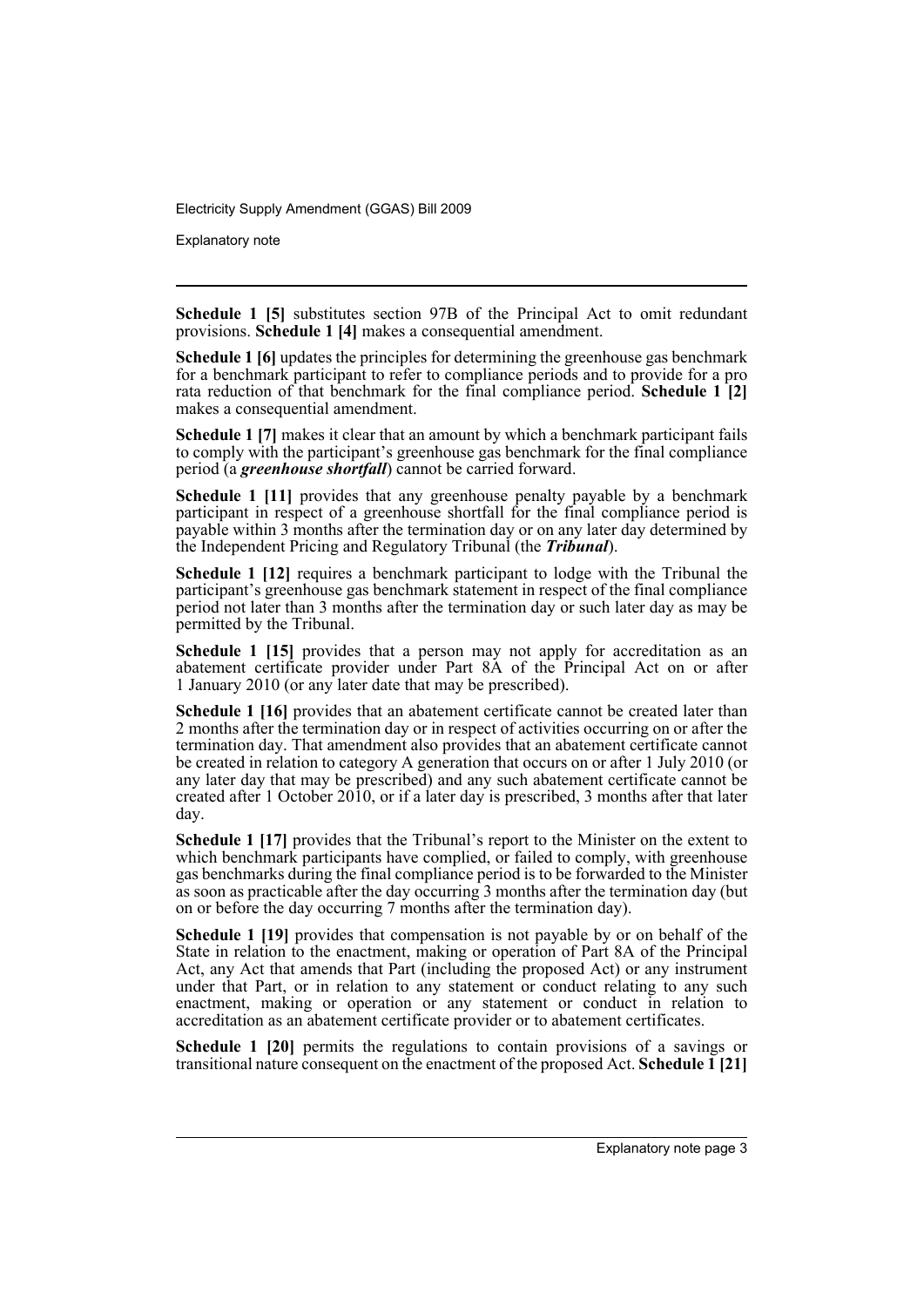Explanatory note

permits such regulations to be made consequent on the repeal of a provision of Part 8A of the Principal Act.

**Schedule 1 [22]** updates a reference to an abolished Department.

#### **Schedule 2 Amendment of instruments**

**Schedule 2.2 [1]** omits redundant references to an abolished Department.

**Schedule 2.2 [2] and [3]** make amendments that are consequential on the amendments in Schedule 1.

**Schedule 2.2 [4]** omits a redundant definition.

**Schedule 2.2** [5] provides, in respect of the final compliance period, for a pro rata reduction of the baseline for the activities of a person in respect of which an abatement certificate provider is entitled to create certificates.

**Schedule 2.1 and 2.3** omit redundant definitions.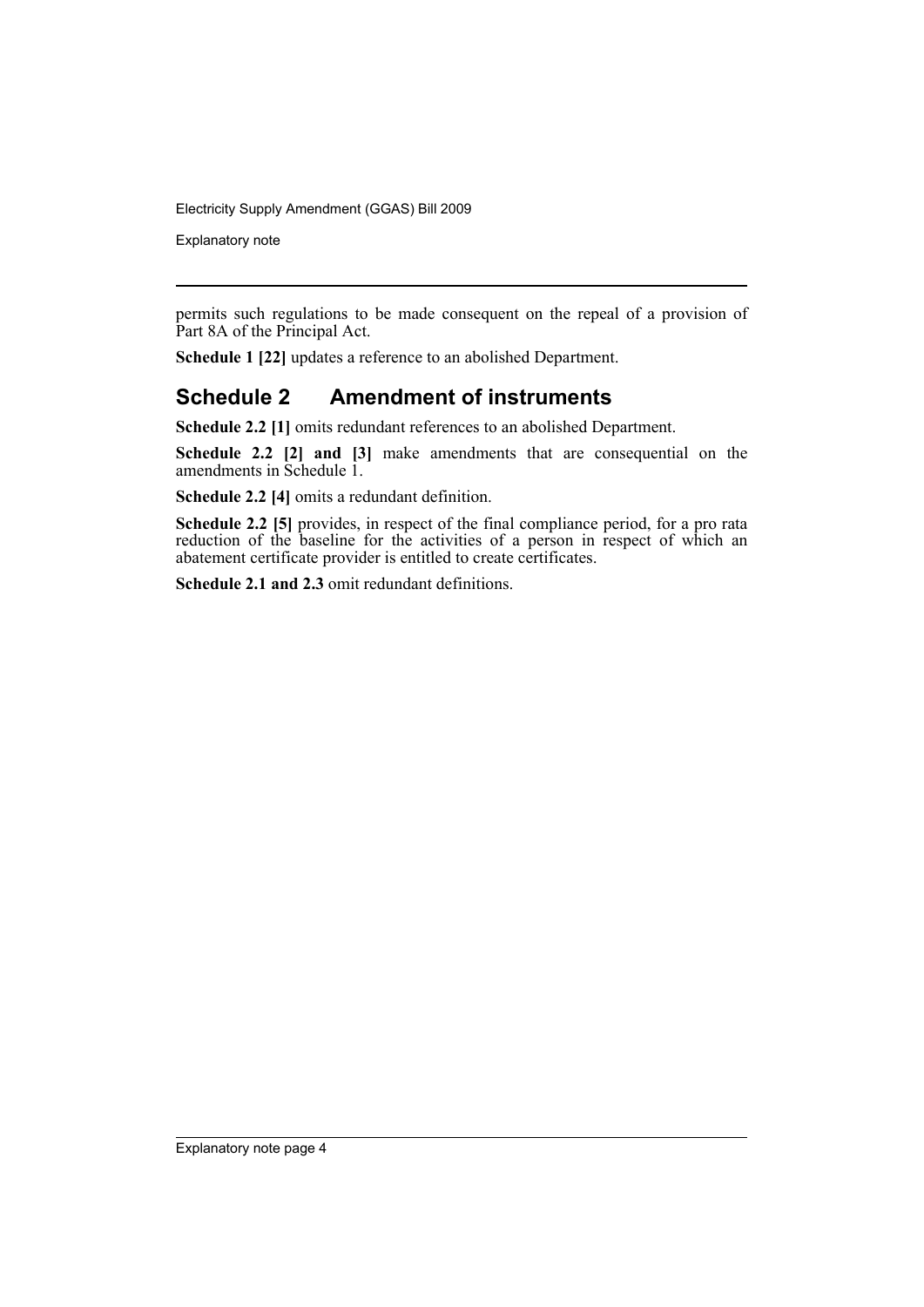First print



New South Wales

# **Electricity Supply Amendment (GGAS) Bill 2009**

### **Contents**

|                                                           | Page |
|-----------------------------------------------------------|------|
| Name of Act                                               |      |
| 2 Commencement                                            |      |
| Schedule 1 Amendment of Electricity Supply Act 1995 No 94 |      |
| Schedule 2 Amendment of instruments                       | 10.  |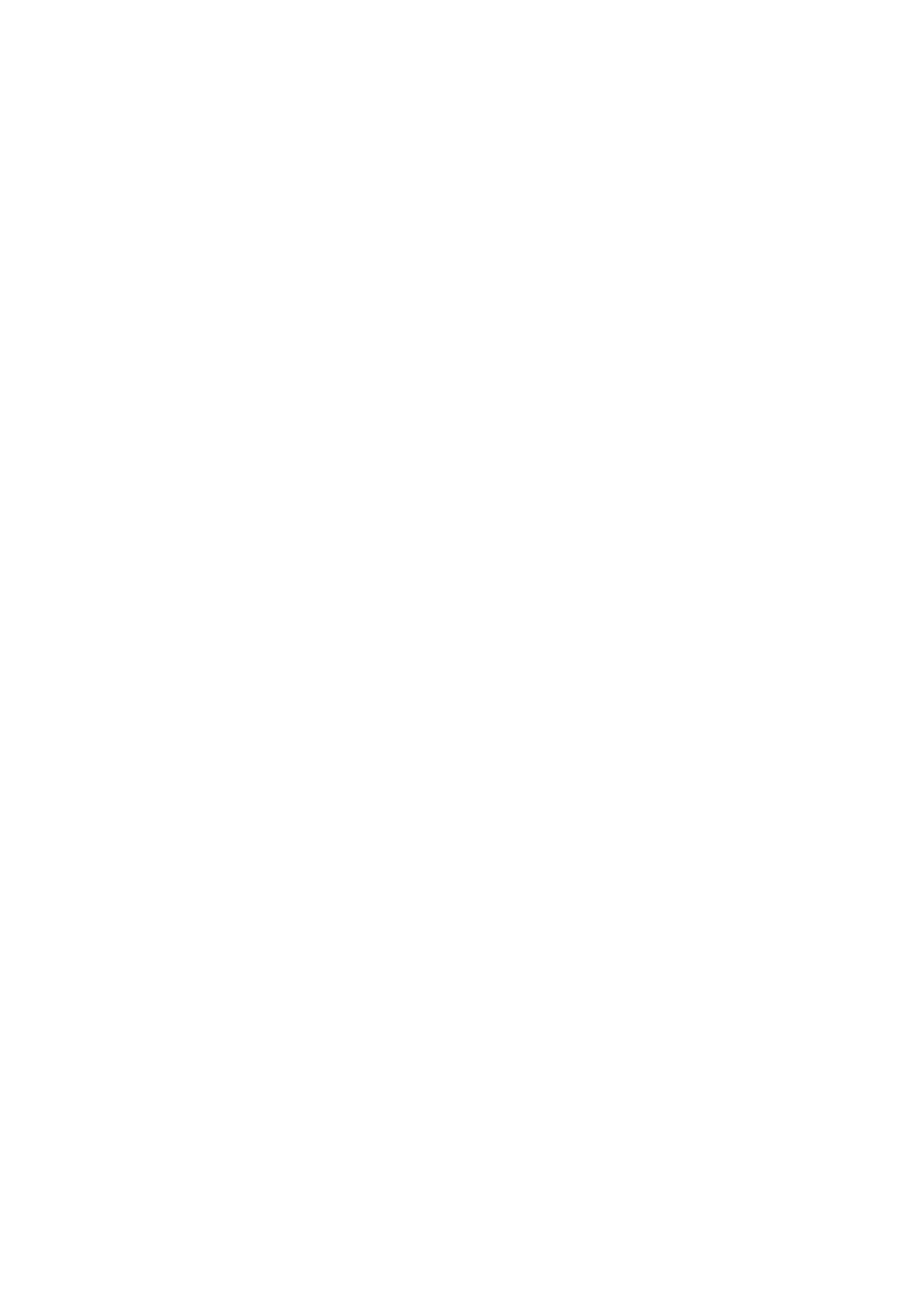

New South Wales

## **Electricity Supply Amendment (GGAS) Bill 2009**

No , 2009

#### **A Bill for**

An Act to amend the *Electricity Supply Act 1995* with respect to abatement certificates and abatement certificate providers and the liability of the State in connection with the GGAS Scheme and to make provision with respect to the termination of that Scheme; and for other purposes.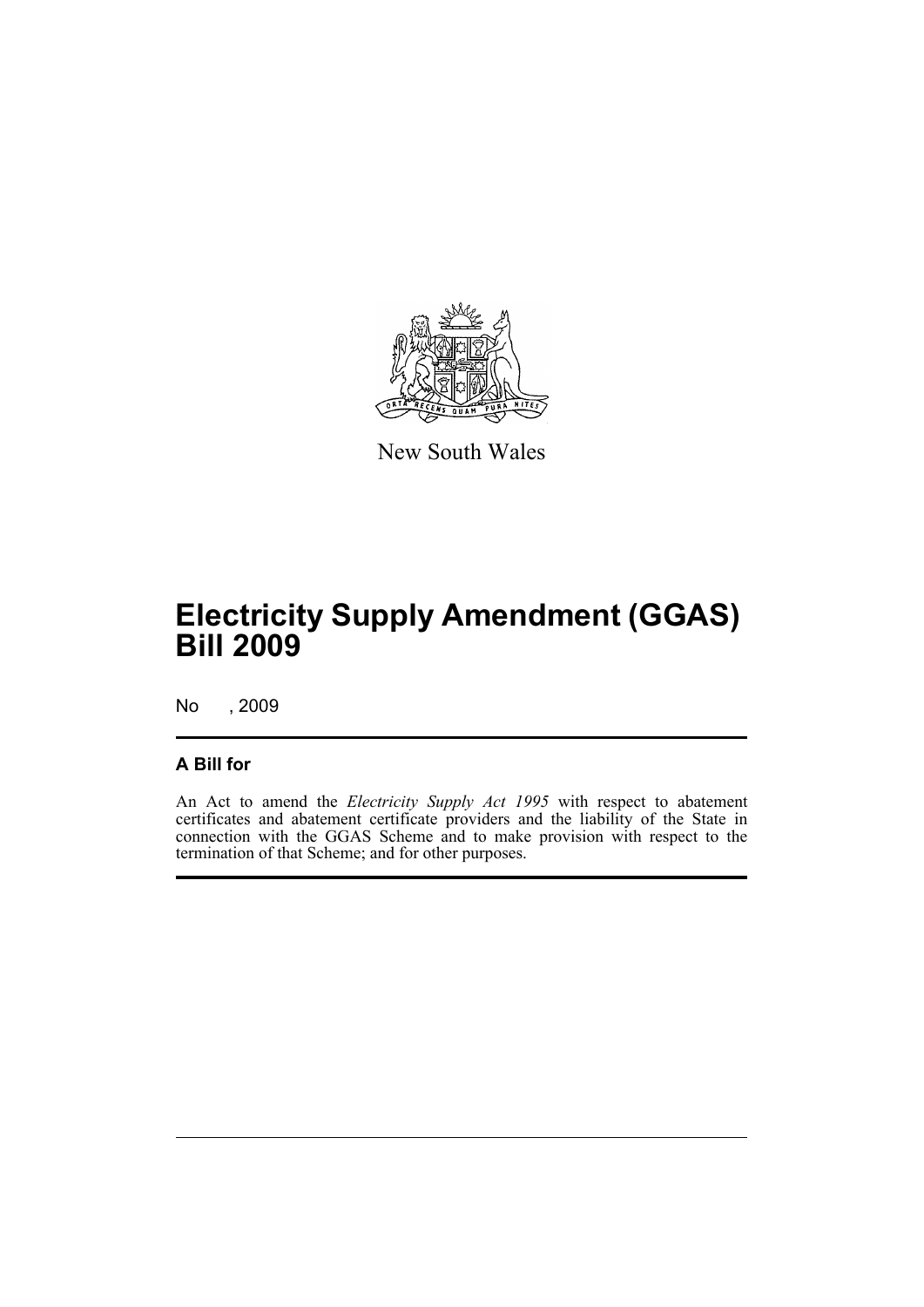<span id="page-7-1"></span><span id="page-7-0"></span>

| The Legislature of New South Wales enacts: |                                                                       |                |
|--------------------------------------------|-----------------------------------------------------------------------|----------------|
|                                            | Name of Act                                                           | $\mathcal{P}$  |
|                                            | This Act is the <i>Electricity Supply Amendment (GGAS) Act 2009</i> . | 3              |
|                                            | <b>Commencement</b>                                                   | $\overline{a}$ |
|                                            | This Act commences on the date of assent to this Act.                 | 5              |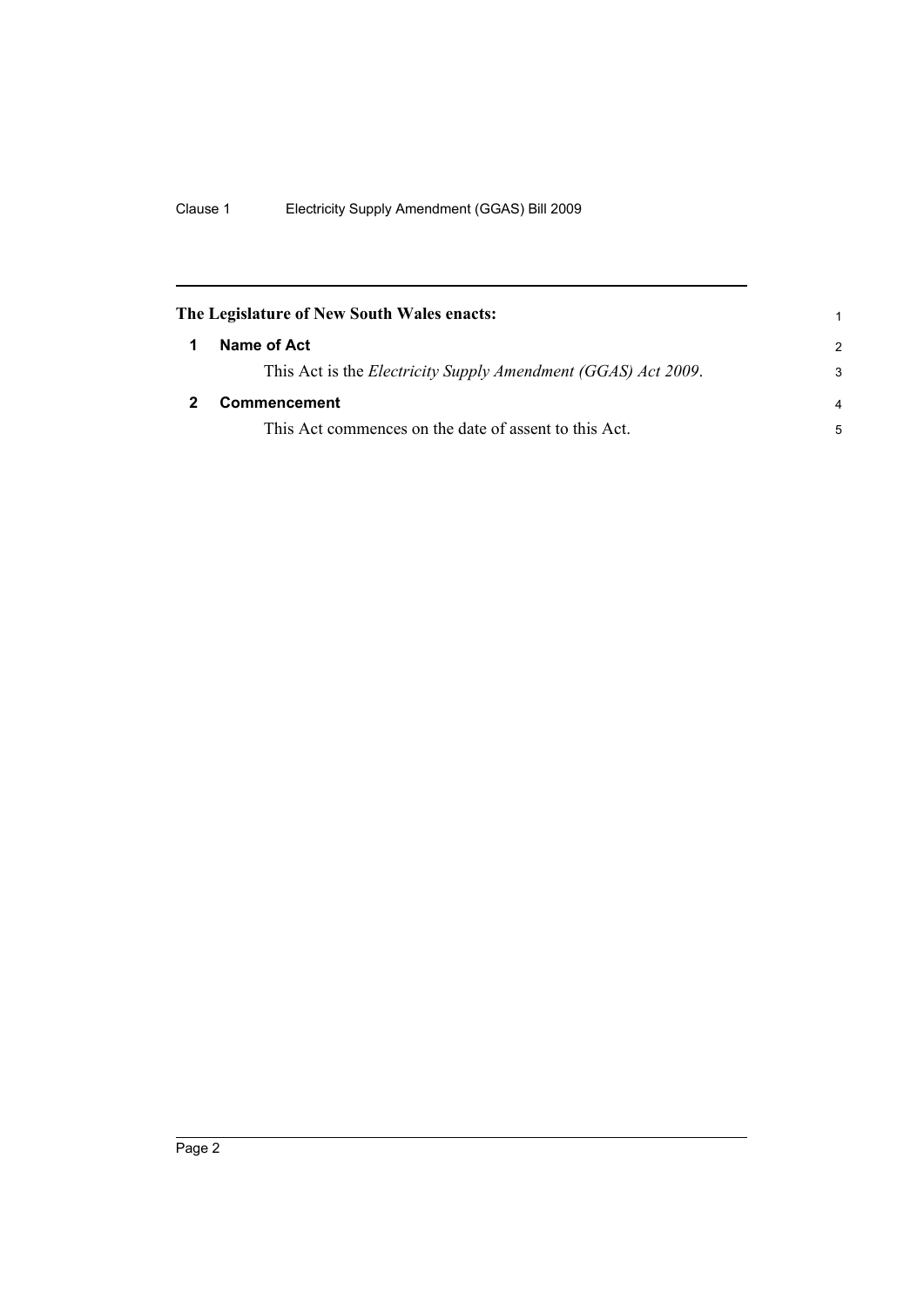<span id="page-8-0"></span>

| <b>Schedule 1</b> |                          | <b>Amendment of Electricity Supply Act</b><br>1995 No 94                                                                                                                                                                                                                                       | $\mathbf{1}$<br>$\overline{2}$ |
|-------------------|--------------------------|------------------------------------------------------------------------------------------------------------------------------------------------------------------------------------------------------------------------------------------------------------------------------------------------|--------------------------------|
| [1]               |                          | <b>Section 97AB Definitions</b>                                                                                                                                                                                                                                                                | 3                              |
|                   |                          | Insert in alphabetical order:                                                                                                                                                                                                                                                                  | $\overline{4}$                 |
|                   |                          | category A generation means category A generation, as referred<br>to in the Emissions Workbook.                                                                                                                                                                                                | 5<br>6                         |
|                   |                          | <i>compliance period</i> means:                                                                                                                                                                                                                                                                | $\overline{7}$                 |
|                   |                          | for a year occurring before the start of the final compliance<br>(a)<br>period, the period of one year commencing on 1 January in<br>that year, or                                                                                                                                             | 8<br>9<br>10                   |
|                   |                          | the final compliance period.<br>(b)                                                                                                                                                                                                                                                            | 11                             |
|                   |                          | <b>Emissions Workbook</b> means the document entitled <i>Greenhouse</i><br>Gas Emissions from Electricity Supplied in NSW: Emissions<br><i>Workbook</i> published by the Ministry of Energy and Utilities in<br>October 2000.                                                                  | 12<br>13<br>14<br>15           |
|                   |                          | <i>final compliance period</i> means the period ending on the day<br>immediately preceding the termination day and commencing on<br>1 January in the same year as the termination day.                                                                                                         | 16<br>17<br>18                 |
|                   |                          | <i>termination day</i> means the day prescribed by proclamation under<br>section $97KB(1)(a)$ .                                                                                                                                                                                                | 19<br>20                       |
| [2]               |                          | Section 97AB, definition of "electricity sector benchmark"                                                                                                                                                                                                                                     | 21                             |
|                   |                          | Insert " $(1)$ " after "97BC".                                                                                                                                                                                                                                                                 | 22                             |
| $[3]$             | 97K (1) (c), (f) and (g) | Sections 97AB, definitions of "greenhouse gas benchmark",<br>"greenhouse shortfall" and "State population", 97BD (1)–(3) and (6),<br>97BE (1)–(4), (6) and (7), 97BF (3), 97BG (b) and (d), 97CA (1) and (2),<br>97CB (2) (a)-(c) and (4), 97CC (1) (b), 97CD (1) (b), 97I (1) (a) and (d) and | 23<br>24<br>25<br>26<br>27     |
|                   |                          | Omit "year" wherever occurring. Insert instead "compliance period".                                                                                                                                                                                                                            | 28                             |
| [4]               |                          | Section 97AB, definition of "State greenhouse gas benchmark"                                                                                                                                                                                                                                   | 29                             |
|                   |                          | Omit the definition. Insert instead:                                                                                                                                                                                                                                                           | 30                             |
|                   |                          | <b>State greenhouse gas benchmark—see section 97B (1).</b>                                                                                                                                                                                                                                     | 31                             |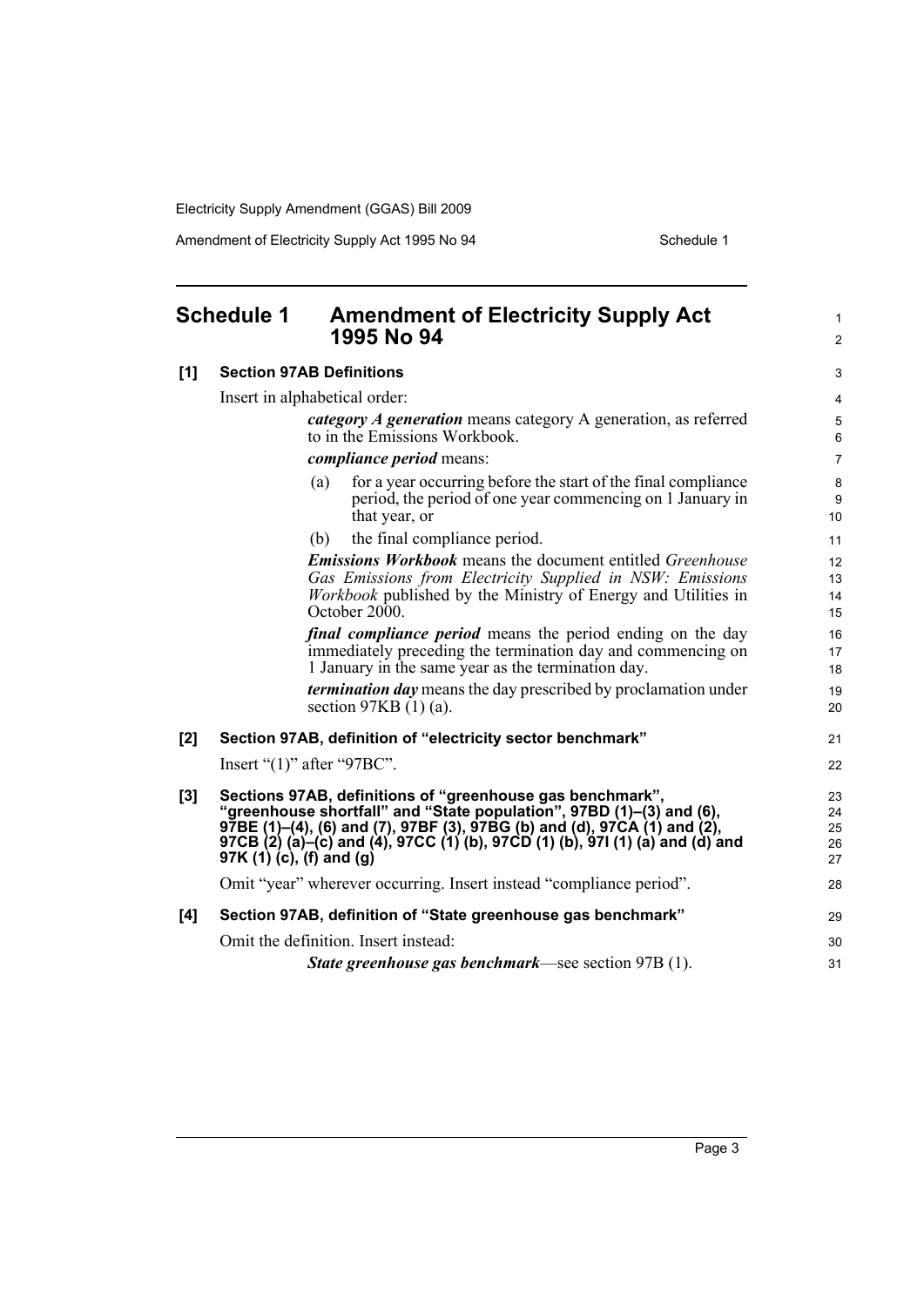Schedule 1 Amendment of Electricity Supply Act 1995 No 94

| [5] |             | <b>Section 97B</b>  |                                                                                                                                                                                                                                                                                                                             | 1                          |
|-----|-------------|---------------------|-----------------------------------------------------------------------------------------------------------------------------------------------------------------------------------------------------------------------------------------------------------------------------------------------------------------------------|----------------------------|
|     |             |                     | Omit the section. Insert instead:                                                                                                                                                                                                                                                                                           | 2                          |
|     | 97B         |                     | State greenhouse gas benchmark                                                                                                                                                                                                                                                                                              | 3                          |
|     |             | (1)                 | The State greenhouse gas benchmark is 7.27 tonnes of carbon<br>dioxide equivalent of greenhouse gas emissions per head of State<br>population per year.                                                                                                                                                                     | 4<br>5<br>6                |
|     |             | (2)                 | The State greenhouse gas benchmark is to be the basis for the<br>calculation of the greenhouse gas benchmark for each benchmark<br>participant.                                                                                                                                                                             | $\overline{7}$<br>8<br>9   |
| [6] |             | <b>Section 97BC</b> |                                                                                                                                                                                                                                                                                                                             | 10                         |
|     |             |                     | Omit the section. Insert instead:                                                                                                                                                                                                                                                                                           | 11                         |
|     | <b>97BC</b> |                     | Principles for determining greenhouse gas benchmarks for<br>benchmark participants                                                                                                                                                                                                                                          | 12<br>13                   |
|     |             | (1)                 | The greenhouse gas benchmark for a benchmark participant for a<br>compliance period is to be determined as follows:                                                                                                                                                                                                         | 14<br>15                   |
|     |             |                     | by multiplying the State population for the compliance<br>(a)<br>period by the State greenhouse gas benchmark to<br>determine the electricity sector benchmark,                                                                                                                                                             | 16<br>17<br>18             |
|     |             |                     | by determining the proportion of the total State electricity<br>(b)<br>demand (as determined by the Tribunal) for the year<br>commencing on the same day as the compliance period<br>that is applicable to the participant during that year,                                                                                | 19<br>20<br>21<br>22       |
|     |             |                     | by applying that proportion to the electricity sector<br>(c)<br>benchmark to calculate the number of tonnes of carbon<br>dioxide equivalent of greenhouse<br>emissions<br>gas<br>comprising the benchmark for that participant.                                                                                             | 23<br>24<br>25<br>26       |
|     |             | (2)                 | If the compliance period is the final compliance period, the<br>number of tonnes of carbon dioxide equivalent of greenhouse gas<br>emissions comprising the benchmark for a participant is to be<br>reduced by dividing that number by 365 and then multiplying it<br>by the number of days in the final compliance period. | 27<br>28<br>29<br>30<br>31 |
|     |             |                     | Note. The methodology for determining the matters set out in this<br>section is set out in the greenhouse gas benchmark rules.                                                                                                                                                                                              | 32<br>33                   |
| [7] |             |                     | Section 97BE Greenhouse shortfalls may be carried forward                                                                                                                                                                                                                                                                   | 34                         |
|     |             |                     | Insert "or the final compliance period" after "2007" in section 97BE (1).                                                                                                                                                                                                                                                   | 35                         |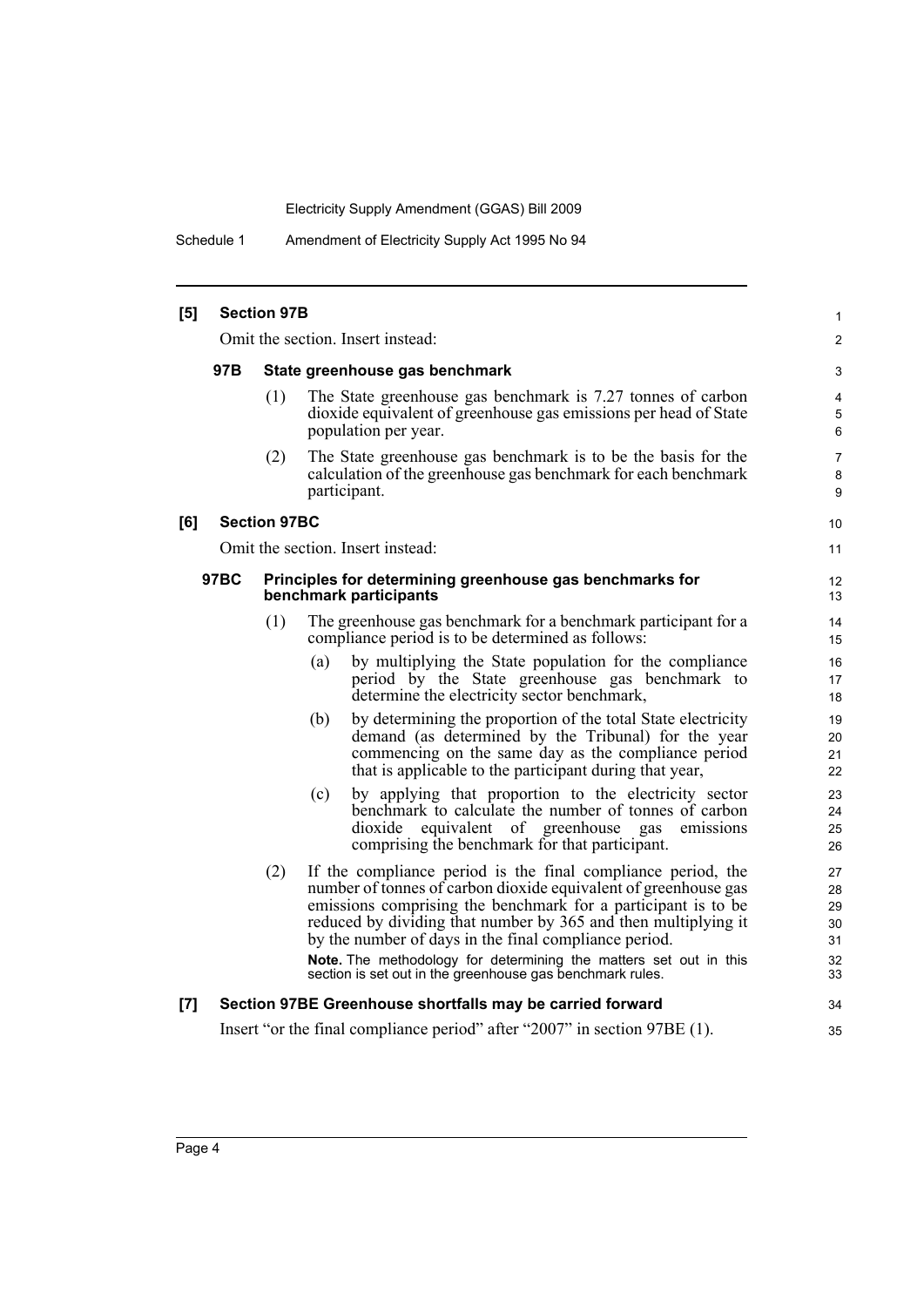| [8]    |                      | Section 97BF Factors to be determined and published before<br>commencement of each compliance period                                                                                                                              | 1<br>$\overline{c}$  |
|--------|----------------------|-----------------------------------------------------------------------------------------------------------------------------------------------------------------------------------------------------------------------------------|----------------------|
|        |                      | Omit "next year" from section 97BF (1).                                                                                                                                                                                           | 3                    |
|        |                      | Insert instead "compliance period commencing on 1 January immediately<br>following that notice (the <i>next compliance period</i> )".                                                                                             | 4<br>5               |
| [9]    | Section 97BF (1) (b) |                                                                                                                                                                                                                                   | 6                    |
|        |                      | Insert "for a year" after "demand".                                                                                                                                                                                               | 7                    |
| $[10]$ |                      | <b>Section 97CA Greenhouse penalties</b>                                                                                                                                                                                          | 8                    |
|        |                      | Omit "a year" from section 97CA (4).                                                                                                                                                                                              | 9                    |
|        |                      | Insert instead "a compliance period (other than the final compliance period)".                                                                                                                                                    | 10                   |
| $[11]$ | Section 97CA (4A)    |                                                                                                                                                                                                                                   | 11                   |
|        |                      | Insert after section 97CA (4):                                                                                                                                                                                                    | 12                   |
|        | (4A)                 | A greenhouse penalty payable for the final compliance period by<br>a benchmark participant is payable within 3 months after the<br>termination day or on any later day determined by the Tribunal<br>for a benchmark participant. | 13<br>14<br>15<br>16 |
| $[12]$ |                      | Section 97CB Annual greenhouse gas benchmark statements                                                                                                                                                                           | 17                   |
|        |                      | Omit section 97CB (1). Insert instead:                                                                                                                                                                                            | 18                   |
|        | (1)                  | A benchmark participant must lodge with the Tribunal a<br>greenhouse gas benchmark statement:                                                                                                                                     | 19<br>20             |
|        |                      | (a)<br>in respect of a compliance period (other than the final<br>compliance period), not later than 1 March in the year<br>immediately following the end of that compliance period,<br><sub>or</sub>                             | 21<br>22<br>23<br>24 |
|        |                      | in respect of the final compliance period, not later than<br>(b)<br>3 months after the termination day.                                                                                                                           | 25<br>26             |
|        | (1A)                 | The Tribunal may permit a benchmark participant to lodge a<br>greenhouse gas benchmark statement on a later day.                                                                                                                  | 27<br>28             |
| $[13]$ |                      | <b>Section 97DA Eligibility for accreditation</b>                                                                                                                                                                                 | 29                   |
|        |                      | Omit ", as referred to in the Emissions Workbook" from section 97DA (6).                                                                                                                                                          | 30                   |
| $[14]$ | Section 97DA (7)     |                                                                                                                                                                                                                                   | 31                   |
|        | Omit the subsection. |                                                                                                                                                                                                                                   | 32                   |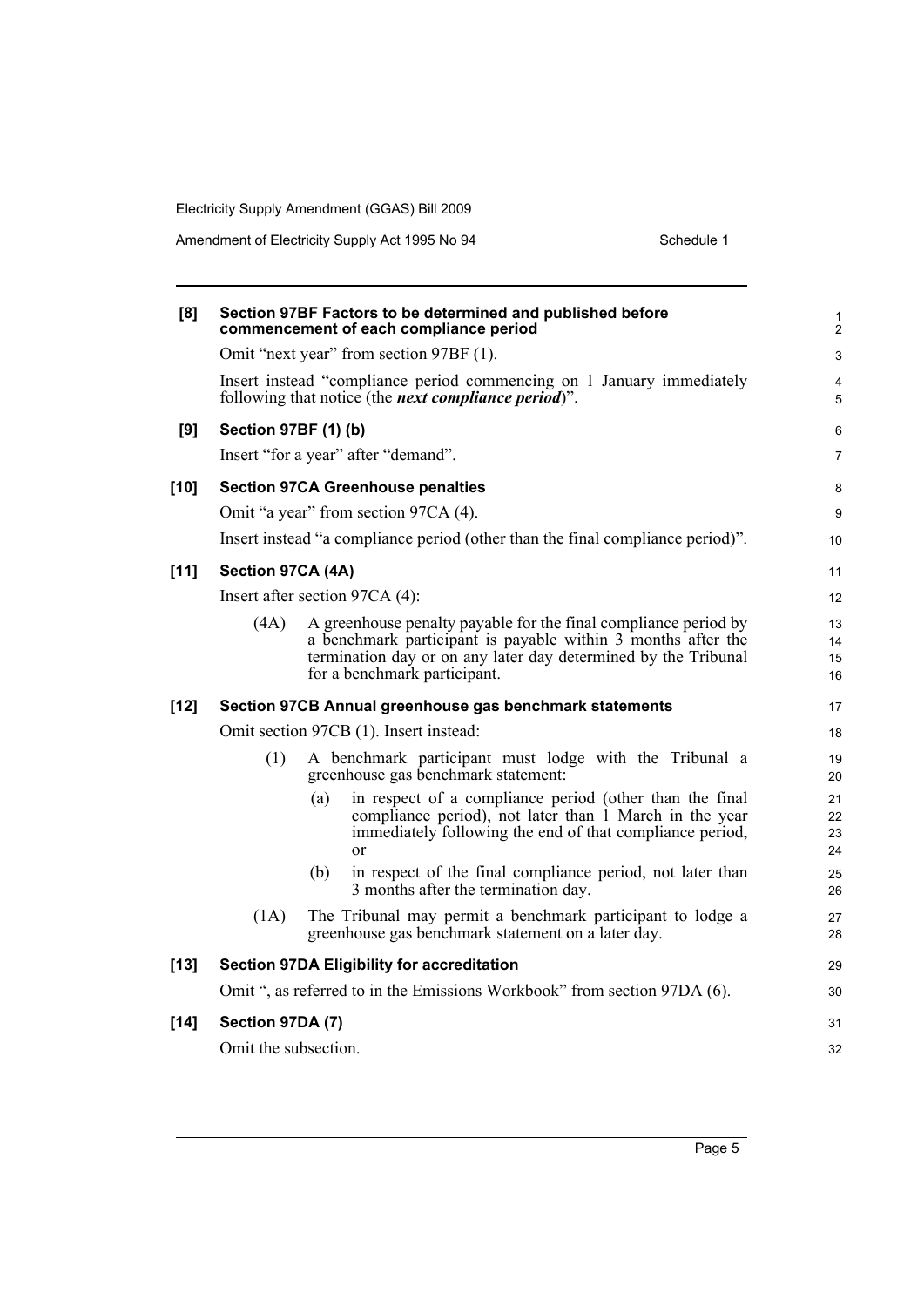| $[15]$ | <b>Section 97DB Application for accreditation</b> |                                                                                                                                                                                                                                                                                               |                             |
|--------|---------------------------------------------------|-----------------------------------------------------------------------------------------------------------------------------------------------------------------------------------------------------------------------------------------------------------------------------------------------|-----------------------------|
|        |                                                   | Insert after section 97DB (1):                                                                                                                                                                                                                                                                | $\mathbf{2}$                |
|        | (1A)                                              | An application cannot be made on or after 1 January 2010 or such<br>later day as may be prescribed by the regulations.                                                                                                                                                                        | 3<br>4                      |
| $[16]$ |                                                   | Section 97EC When certificates may be created                                                                                                                                                                                                                                                 | 5                           |
|        |                                                   | Omit section 97EC (2). Insert instead:                                                                                                                                                                                                                                                        | 6                           |
|        | (2)                                               | An abatement certificate cannot be created in relation to an<br>activity later than 6 months after the end of the compliance period<br>in which the activity takes place.                                                                                                                     | $\overline{7}$<br>8<br>9    |
|        | (2A)                                              | An abatement certificate cannot be created in relation to category<br>A generation occurring on or after 1 July 2010 or such later day<br>as may be prescribed by the regulations.                                                                                                            | 10<br>11<br>12 <sup>2</sup> |
|        | (2B)                                              | An abatement certificate cannot be created in relation to category<br>A generation after 1 October 2010, or if a later day is prescribed<br>under subsection (2A), more than 3 months after that later day.                                                                                   | 13<br>14<br>15              |
|        | (2C)                                              | If a later day is prescribed under subsection $(2A)$ , the regulations<br>may also provide for transitional arrangements in relation to any<br>category A generation occurring after 1 July 2010 and before that<br>later day, including by providing an exemption from<br>subsection $(2)$ . | 16<br>17<br>18<br>19<br>20  |
|        | (2D)                                              | An abatement certificate cannot be created in relation to an<br>activity occurring on or after the termination day.                                                                                                                                                                           | 21<br>22                    |
|        | (2E)                                              | An abatement certificate cannot be created later than 2 months<br>after the termination day.                                                                                                                                                                                                  | 23<br>24                    |
| $[17]$ |                                                   | <b>Section 97HF Annual report by Tribunal</b>                                                                                                                                                                                                                                                 | 25                          |
|        |                                                   | Omit section 97HF (1). Insert instead:                                                                                                                                                                                                                                                        | 26                          |
|        | (1)                                               | The Tribunal must prepare and forward to the Minister a report<br>on the extent to which benchmark participants have complied, or<br>failed to comply, with greenhouse gas benchmarks during a<br>compliance period.                                                                          | 27<br>28<br>29<br>30        |
|        | (1A)                                              | If the report relates to a compliance period other than the final<br>compliance period, it is to be forwarded to the Minister as soon<br>as practicable after 1 March (but on or before 31 July) in the<br>following year.                                                                    | 31<br>32<br>33<br>34        |
|        | (1B)                                              | If the report relates to the final compliance period, it is to be<br>forwarded to the Minister as soon as practicable after the day                                                                                                                                                           | 35<br>36                    |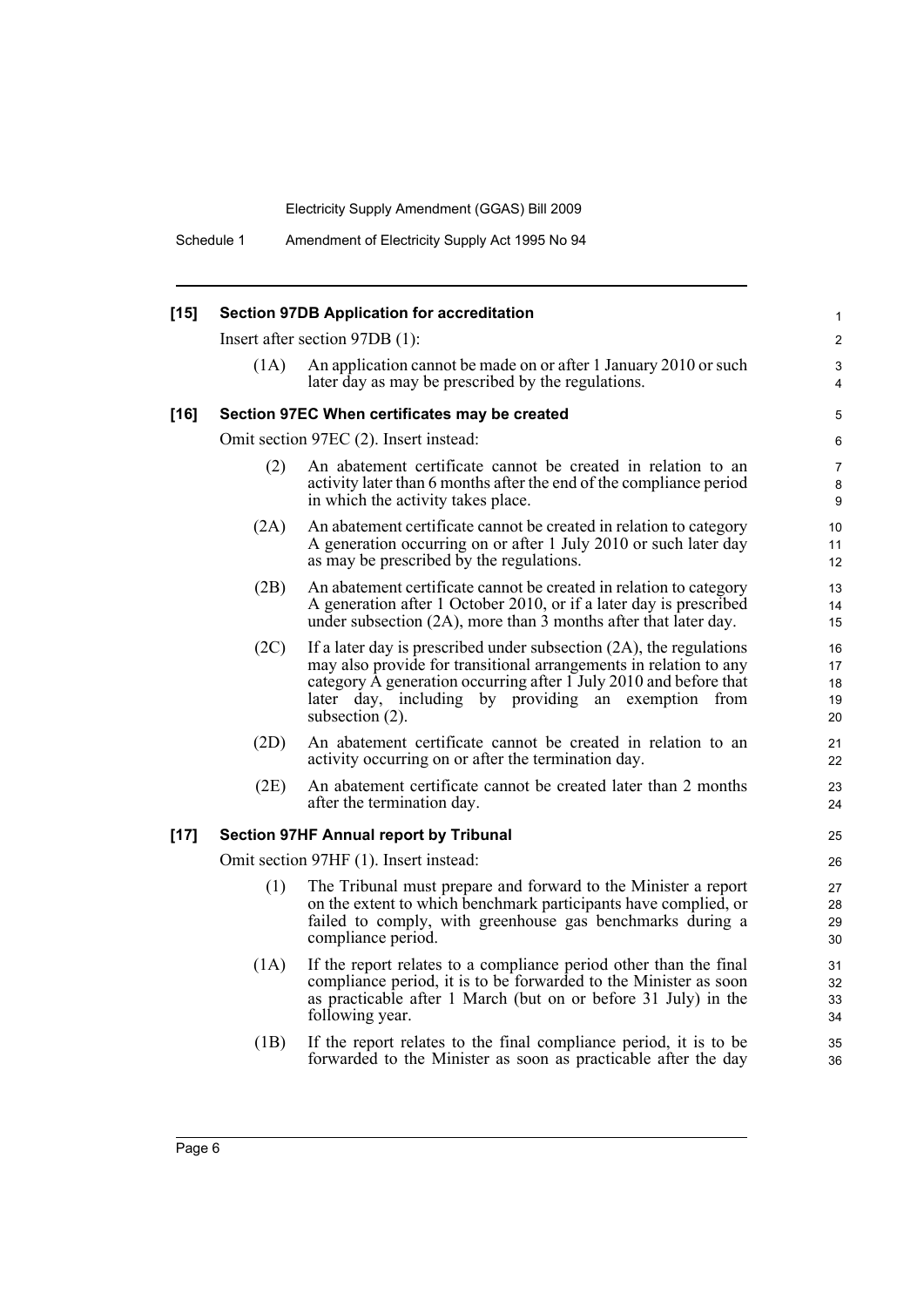|        |             |                     | occurring 3 months after the termination day (but on or before the<br>day occurring 7 months after the termination day).                                                                                                                                                                                                   | 1<br>2                           |
|--------|-------------|---------------------|----------------------------------------------------------------------------------------------------------------------------------------------------------------------------------------------------------------------------------------------------------------------------------------------------------------------------|----------------------------------|
| $[18]$ |             | <b>Section 97KB</b> |                                                                                                                                                                                                                                                                                                                            | 3                                |
|        |             |                     | Omit the section. Insert instead:                                                                                                                                                                                                                                                                                          | 4                                |
|        | <b>97KB</b> |                     | <b>Termination of scheme</b>                                                                                                                                                                                                                                                                                               | 5                                |
|        |             | (1)                 | The Governor may, by proclamation published on the NSW<br>legislation website, do either or both of the following:                                                                                                                                                                                                         | 6<br>$\overline{7}$              |
|        |             |                     | (a)<br>prescribe a termination day for the scheme set out in this<br>Part.                                                                                                                                                                                                                                                 | 8<br>9                           |
|        |             |                     | repeal any or all of the provisions of this Part.<br>(b)                                                                                                                                                                                                                                                                   | 10                               |
|        |             | (2)                 | A proclamation may be made only if the Minister has certified to<br>the Governor that the Minister is satisfied that a scheme will<br>apply in New South Wales that:                                                                                                                                                       | 11<br>12<br>13                   |
|        |             |                     | has been or will be established (either nationally or in this<br>(a)<br>State and at least one or more other States or Territories),<br>and                                                                                                                                                                                | 14<br>15<br>16                   |
|        |             |                     | is designed to achieve outcomes that include the reduction<br>(b)<br>of greenhouse gas emissions associated with the<br>production and use of electricity and encouragement of<br>participation in activities to offset the production of<br>greenhouse gas emissions nationally or in the participating<br>jurisdictions. | 17<br>18<br>19<br>20<br>21<br>22 |
|        |             | (3)                 | The repeal of any provisions of this Part takes effect on the day<br>(being a day not earlier than the day on which the proclamation<br>is published on the NSW legislation website) specified in the<br>proclamation.                                                                                                     | 23<br>24<br>25<br>26             |
|        |             | (4)                 | The termination day, or any day specified in the proclamation for<br>the repeal of a provision of this Part, must not be a day that is<br>earlier than the day on which the relevant scheme applies in New<br>South Wales.                                                                                                 | 27<br>28<br>29<br>30             |
|        |             | (5)                 | If the termination day is on 1 January in any year there is no final<br>compliance period.                                                                                                                                                                                                                                 | 31<br>32                         |
|        |             | (6)                 | Regulations may be made for or with respect to the effect of the<br>repeal of any provisions on rights conferred or obligations<br>imposed under this Part.                                                                                                                                                                | 33<br>34<br>35                   |
|        |             | (7)                 | Without limiting subsection (6), the regulations may specify<br>conditions that must be complied with in respect of the repeal of<br>a provision.                                                                                                                                                                          | 36<br>37<br>38                   |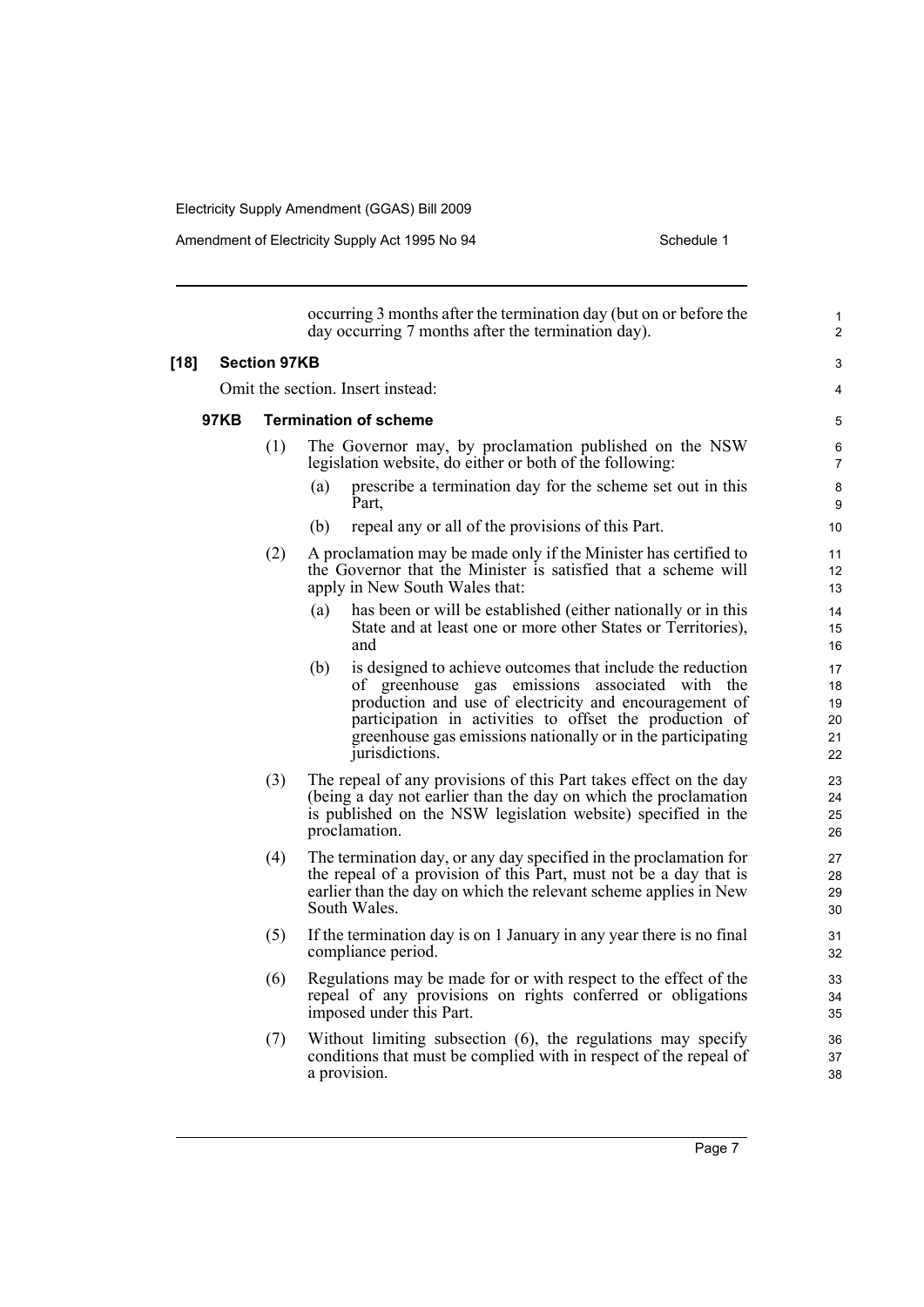Schedule 1 Amendment of Electricity Supply Act 1995 No 94

| $[19]$ |      | <b>Section 179A</b> |                                                                                                                                                                                                | $\mathbf{1}$          |
|--------|------|---------------------|------------------------------------------------------------------------------------------------------------------------------------------------------------------------------------------------|-----------------------|
|        |      |                     | Insert before section 179:                                                                                                                                                                     | $\overline{2}$        |
|        | 179A |                     | <b>Compensation not payable</b>                                                                                                                                                                | 3                     |
|        |      | (1)                 | Compensation is not payable by or on behalf of the State:                                                                                                                                      | $\overline{4}$        |
|        |      |                     | because of the enactment, making or operation of any of<br>(a)<br>the following:                                                                                                               | $\sqrt{5}$<br>6       |
|        |      |                     | Part 8A,<br>(i)                                                                                                                                                                                | $\overline{7}$        |
|        |      |                     | (ii)<br>the Electricity Supply Amendment (GGAS) Act 2009<br>or any other Act that amends Part 8A,                                                                                              | 8<br>$\boldsymbol{9}$ |
|        |      |                     | any instrument under Part 8A, or<br>(iii)                                                                                                                                                      | 10                    |
|        |      |                     | because of any consequence of any such enactment,<br>(b)<br>making or operation, or                                                                                                            | 11<br>12              |
|        |      |                     | because of any statement or conduct relating to any such<br>(c)<br>enactment, making or operation, or                                                                                          | 13<br>14              |
|        |      |                     | because of any statement or conduct relating to<br>(d)<br>accreditation as an abatement certificate provider under<br>Part 8A or to abatement certificates within the meaning of<br>that Part. | 15<br>16<br>17<br>18  |
|        |      | (2)                 | This section extends to statements, conduct and any other matter<br>occurring before the commencement of this section.                                                                         | 19<br>20              |
|        |      | (3)                 | In this section:                                                                                                                                                                               | 21                    |
|        |      |                     | <i>compensation</i> includes damages or any other form of monetary<br>compensation.                                                                                                            | 22<br>23              |
|        |      |                     | <i>conduct</i> includes any act or omission, whether unconscionable,<br>misleading, deceptive or otherwise.                                                                                    | 24<br>25              |
|        |      |                     | statement includes a representation of any kind:                                                                                                                                               | 26                    |
|        |      |                     | whether made verbally or in writing, and<br>(a)                                                                                                                                                | 27                    |
|        |      |                     | (b)<br>whether negligent, false, misleading or otherwise.                                                                                                                                      | 28                    |
|        |      |                     | the State means the Crown within the meaning of the Crown<br>Proceedings Act 1988 or an officer, employee or agent of the<br>Crown.                                                            | 29<br>30<br>31        |
| [20]   |      |                     | Schedule 6 Savings, transitional and other provisions                                                                                                                                          | 32                    |
|        |      |                     | Insert at the end of clause $1(1)$ :                                                                                                                                                           | 33                    |
|        |      |                     | Electricity Supply Amendment (GGAS) Act 2009                                                                                                                                                   | 34                    |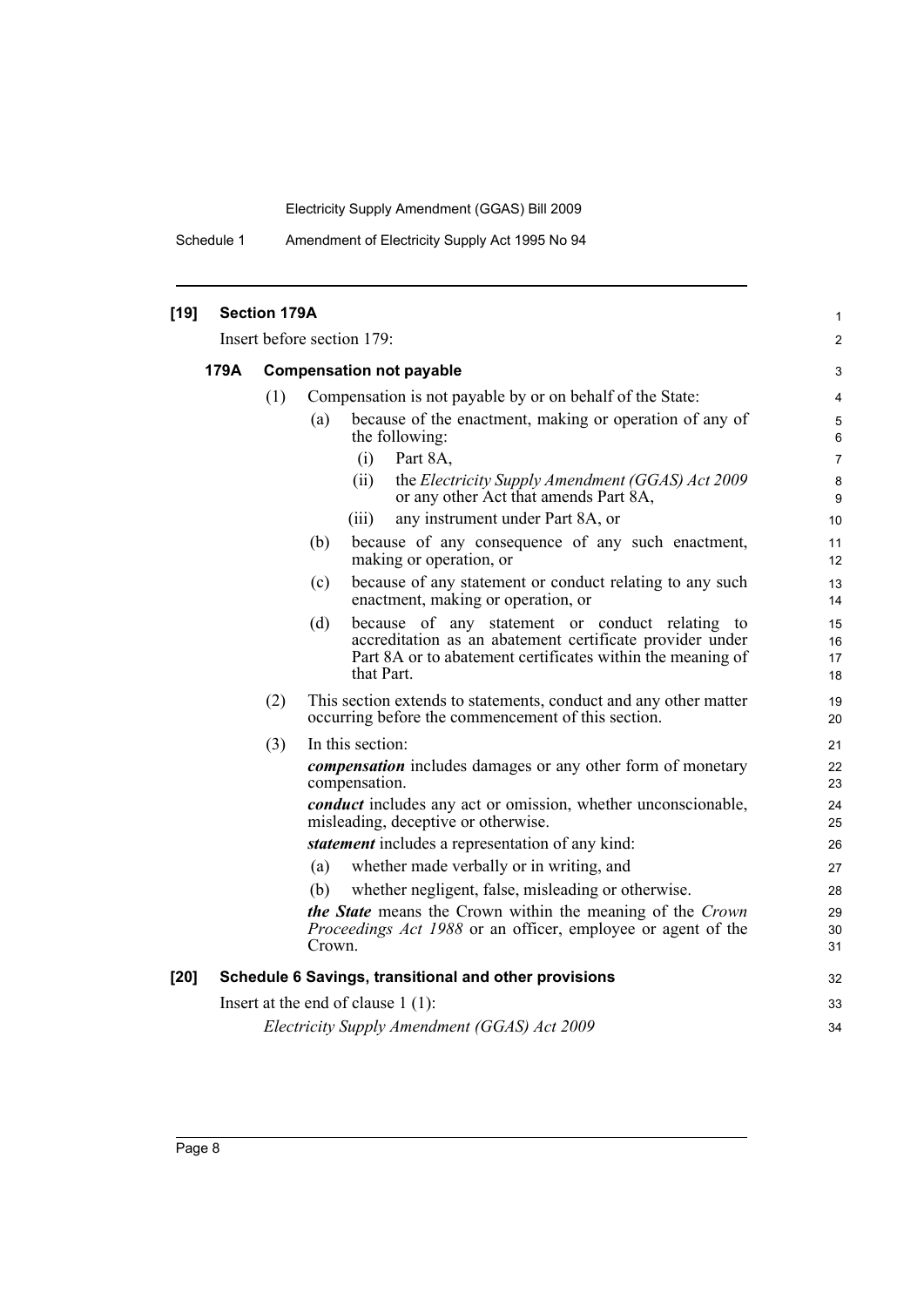| $[21]$ |    |                   | Schedule 6, clause 1A                                                                                                                                                                           | 1              |
|--------|----|-------------------|-------------------------------------------------------------------------------------------------------------------------------------------------------------------------------------------------|----------------|
|        |    |                   | Insert after clause 1:                                                                                                                                                                          | $\overline{c}$ |
|        | 1Α |                   | Regulations on repeal of provisions of Part 8A                                                                                                                                                  | 3              |
|        |    | (1)               | The regulations may contain provisions of a savings or<br>transitional nature consequent on the repeal of a provision of<br>Part 8A.                                                            | 4<br>5<br>6    |
|        |    | (2)               | To the extent to which any such provision takes effect from a date<br>that is earlier than the date of its publication on the NSW<br>legislation website, the provision does not operate so as: | 7<br>8<br>9    |
|        |    |                   | to affect, in a manner prejudicial to any person (other than<br>(a)<br>the State or an authority of the State), the rights of that<br>person existing before the date of its publication, or    | 10<br>11<br>12 |
|        |    |                   | to impose liabilities on any person (other than the State or<br>(b)<br>an authority of the State) in respect of anything done or<br>omitted to be done before the date of its publication.      | 13<br>14<br>15 |
| $[22]$ |    | <b>Dictionary</b> |                                                                                                                                                                                                 | 16             |
|        |    |                   | Omit the definition of <b>Director-General</b> . Insert instead:                                                                                                                                | 17             |
|        |    |                   | <b>Department</b> means the Department of Industry and Investment.                                                                                                                              | 18             |
|        |    |                   | the Director-General<br><b>Director-General</b><br>the<br>of<br>means<br>Department.                                                                                                            | 19<br>20       |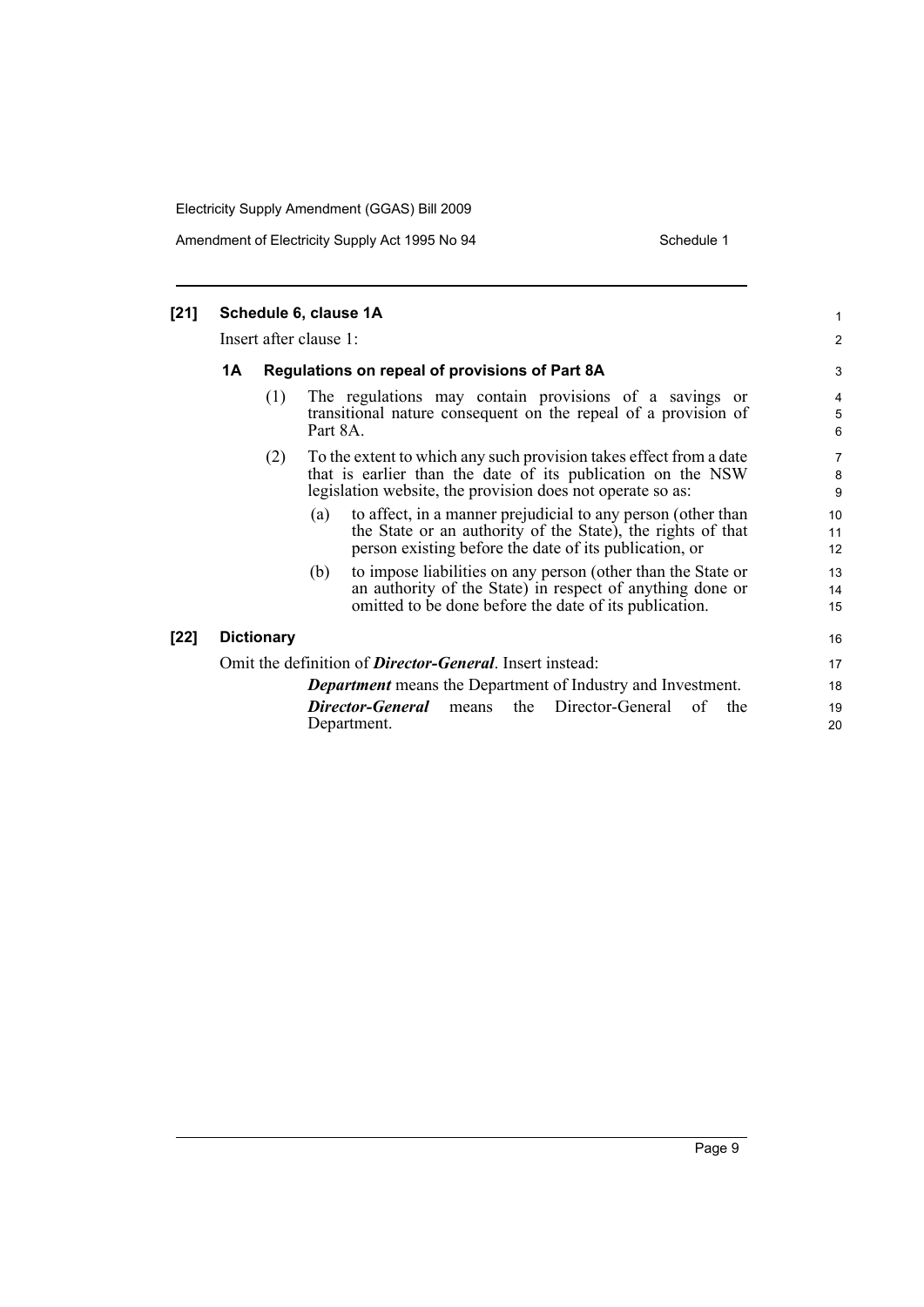<span id="page-15-0"></span>

|     | <b>Schedule 2</b><br><b>Amendment of instruments</b>                                                                                                                                                            | 1              |
|-----|-----------------------------------------------------------------------------------------------------------------------------------------------------------------------------------------------------------------|----------------|
| 2.1 | <b>Electricity Supply (Corrosion Protection) Regulation 2008</b>                                                                                                                                                | $\overline{2}$ |
|     | <b>Clause 3 Definitions</b>                                                                                                                                                                                     | 3              |
|     | Omit the definitions of <i>Department</i> and <i>Director-General</i> from clause 3 (1).                                                                                                                        | 4              |
| 2.2 | <b>Electricity Supply (General) Regulation 2001</b>                                                                                                                                                             | 5              |
| [1] | Clauses 3 (1), definition of "recognised code", 39 (3) and 98 (5)                                                                                                                                               | 6              |
|     | Omit "of the Ministry of Energy and Utilities" wherever occurring.                                                                                                                                              | 7              |
| [2] | Clauses 73BF (a), 73C (1), definition of "M", 73DA, 73DB, 73E (1),<br>73EA (1), 73EB (1) and (5) and 73K (2) (b)                                                                                                | 8<br>9         |
|     | Omit "year" wherever occurring. Insert instead "compliance period".                                                                                                                                             | 10             |
| [3] | Clause 73E Assessment of compliance with greenhouse gas<br>benchmarks                                                                                                                                           | 11<br>12       |
|     | Insert "(or on the day occurring 3 months after the termination day in the case<br>of the final compliance period)" after "following year" in clause $73E(3)$ .                                                 | 13<br>14       |
| [4] | <b>Clause 73G Electricity generation activities</b>                                                                                                                                                             | 15             |
|     | Omit the definition of <i>Emissions Workbook</i> from clause 73G (4).                                                                                                                                           | 16             |
| [5] | <b>Clause 73KA Determination of baseline</b>                                                                                                                                                                    | 17             |
|     | Insert at the end of the clause:                                                                                                                                                                                | 18             |
|     | The baseline is to be reduced in respect of the final compliance<br>(2)<br>period by dividing the baseline by $3\overline{6}5$ and then multiplying it by<br>the number of days in the final compliance period. | 19<br>20<br>21 |